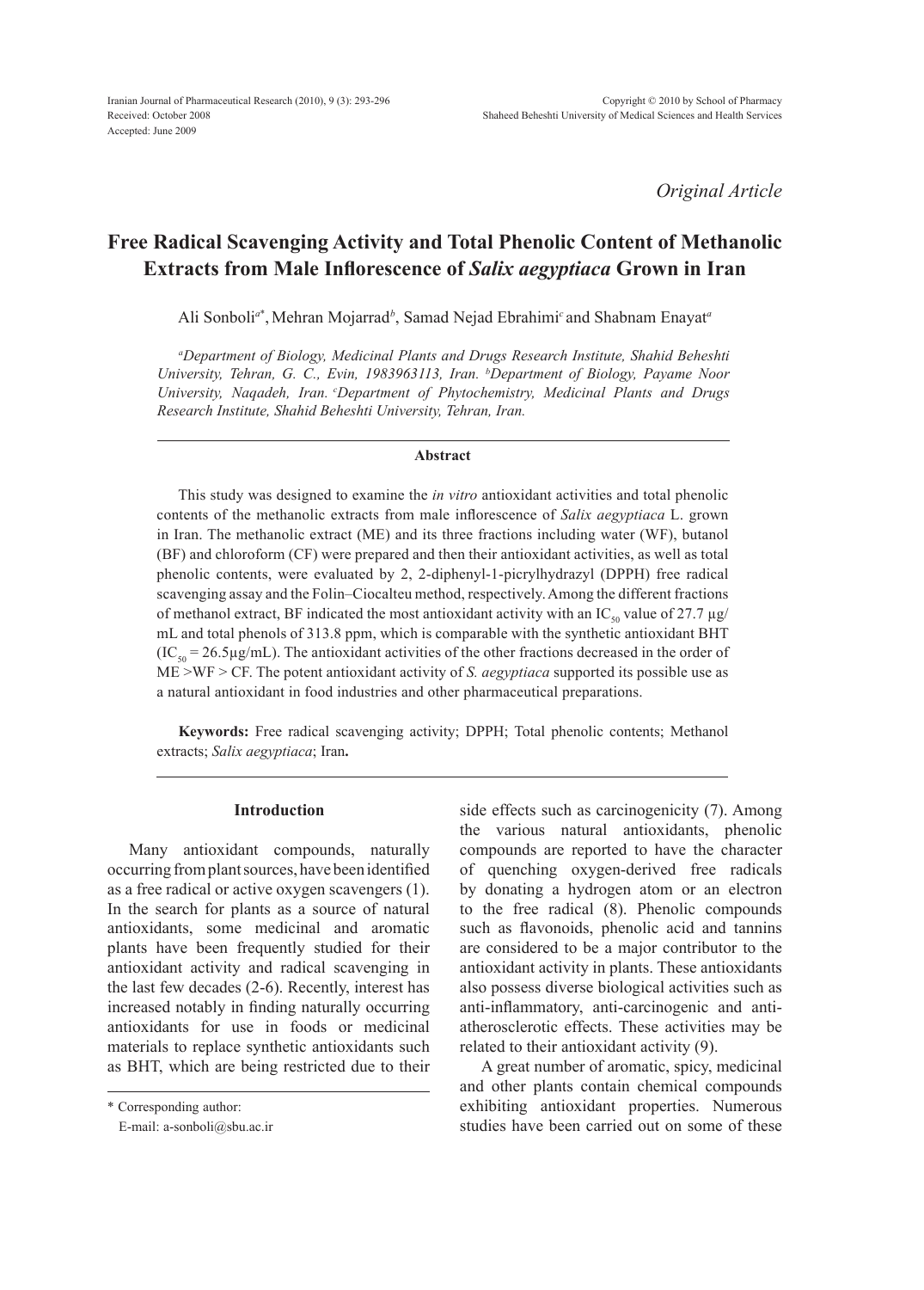

**Figure 1.** Preparation flowchart of methanolic extract (ME) of *S. aegyptiaca* and its fractions.

plants, e.g. rosemary, sage and oregano, resulting in the development of natural antioxidant formulations for food, cosmetic and other applications. However, scientific information on antioxidant properties of various plants, particularly those which are less widely used in culinary and medicine is still rather scarce. Therefore, the assessment of such properties remains an interesting and useful task, particularly for finding new sources for natural antioxidants.

*Salix aegyptiaca* L. (Salicaceae) is generally cultivated in some provinces of Iran for hedge and ornamental purposes. The distillate obtained from male inflorescences of plant, with common local name of "Araghe Bidmeshk" and english name of "Egyptian willow distillate", in most parts of Iran have long been used in folk medicine as cardiotonic, treatment of anemia and vertigo, as well as a fragrance additive in the preparation of a local candy (Noghl-e Urmia). Ethnobotanically, rheumatic pains, affecting mainly the elderly, can be relieved by a decoction or infusion of *Salix alba* bark (10). The effect of *Salix alba* leaves, along with clove bud and *Nigella,* in the treatment of common wart has been reported (11). *Tanacetum parthenium* and *Salix alba* (mig-RL®) combination in migraine prophylaxis has already been reported (12). As far as our literature survey could ascertain, no investigation was found on the *in vitro*  antioxidative activities of *S. aegyptiaca* extract. The aim of the present study was to examine the

*in vitro* antioxidant capacity and total phenolic 1 the development of natural antioxidant contents of the methanol extracts from male inflorescence of *S. aegyptiaca* grown in Iran.

#### **Experimental**

#### *Plant material*

The male inflorescences of *S. aegyptiaca*  were collected from Ashena Abad village, Urmia (West Azarbaijan province), Iran during its flowering stage in March 2006. A voucher specimen was deposited in the Medicinal Plants and Drugs Research Institute Herbarium of Shahid Beheshti University, Tehran, Iran.

# *Preparation of extracts*

A portion of dried plant material (50 g) was extracted with methanol, using the Soxhlet apparatus for 6 h. After solvent evaporation in a rotary evaporator, the methanolic extract (ME) was further fractionated by solvent-solvent partitioning to obtain various fractions according to the operation flowchart presented in Figure 1. The ME and its three fractions including chloroform (CF), butanol (BF) and water (WF), after solvent evaporation, were stored in sealed vials at 4 °C until analysis.

# *DPPH assay*

Radical scavenging capacity (RSC) was evaluated by measuring the scavenging activity of examined extracts on the 2, 2-diphenyl-1-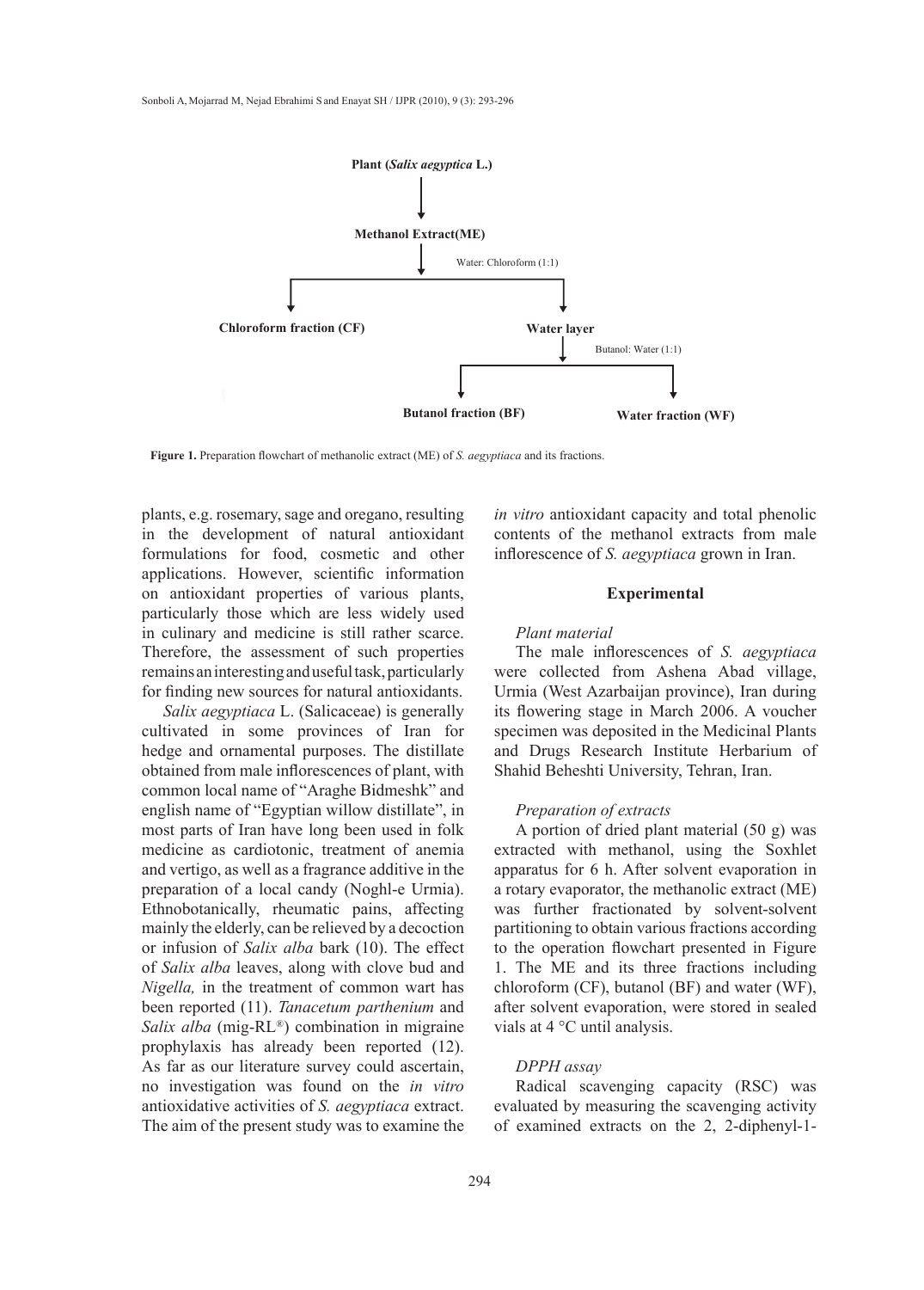

Figure 2. Free radical scavenging capacities of various extracts measured in the DPPH assay. (abbreviations are as stated in Figure 1).

picrylhydrazil (DPPH) radical. Samples in various concentrations were mixed with 1 mL of 90 µM DPPH solution and filled up with 95% methanol to a final volume of 4 mL. The absorbance of the resulting solutions and the blank (containing the same chemicals, except for the test sample) were recorded after 1 h at room temperature against butylated hydroxytoluene (BHT) as the positive control. For each sample, three replicates were recorded (13). The disappearance of DPPH was measured spectrophotometrically at 515 nm on a Shimadzu 2501 UV spectrophotometer. The percentage of RSC was calculated using the following equation:

$$
RSC(\%) = 100 \times \left(\frac{A_{\text{blank}} - A_{\text{sample}}}{A_{\text{blank}}}\right)
$$

The  $IC_{50}$  value, which represented the concentrations of the extracts that caused 50% inhibition, was determined by the linear regression analysis from the obtained RSC values.

# *Assay for total phenolic contents*

Total phenolic constituents of the methanol extract and its three fractions were determined based on the available literature methods, using the Folin–Ciocalteu reagent and gallic acid as standard. Twenty microliters of the extract solution was place in a cuvette. Next, 1.58 mL of distilled water and 100 µL of Folin–Ciocalteu reagent were added, and cuvette shaken thoroughly. After 3 min, 300 µL of the sodium

**Table 1.** Total phenolic contents and radical scavenging capacity of various extracts of *Salix aegyptiaca* against DPPH (IC<sub>50</sub>).

| <b>Extracts</b>          | <b>Gallic</b> acid<br>equivalents (ppm) | $IC_{\rm so}$ (µg/mL) |
|--------------------------|-----------------------------------------|-----------------------|
| Methanol extract (ME)    | $129.6 \pm 3.4$                         | $48.3 \pm 1.1$        |
| Chloroform fraction (CF) | $14.3 \pm 0.3$                          | $651.1 \pm 0.8$       |
| Butanol fraction (BF)    | $313.8 \pm 1.1$                         | $27.7 \pm 1.5$        |
| Water fraction (WF)      | $37.7 \pm 3.5$                          | $106.3 \pm 0.6$       |
| Control (BHT)            |                                         | $26.5 \pm 1.0$        |

Results are given as mean  $\pm$  standard deviation of three different experiments.

carbonate solution (7% w/v) was added, and the mixture was allowed to stand for 2 h with intermittent shaking. Absorbance was then measured at 760 nm (14).

#### **Results and Discussion**

Methanolic extract and the three fractions (chloroform, butanol and water) of *Salix aegyptiaca* obtained from the male inflorescences were screened for DPPH radical scavenging activity and total phenolic contents.  $IC_{50}$  values and total phenolic contents of various extracts and BHT (as the positive control) are presented in Figure 2 and Table 1, respectively. By comparing ME and its fractions, the free radical scavenging activities were found to decrease in the order of  $BF > ME > WF > CF$ . Among them BF exhibited a potent free radical scavenging activity, with an IC<sub>50</sub> value of 27.7  $\mu$ g/mL, which resulted from increasing the active components through condensation effects during the solvent– solvent partitioning processes. The free radical scavenging activity of CF, with an  $IC_{50}$  value of 651.1 µg/mL, was less than those of BF, ME (48.3  $\mu$ g/mL) and WF (106.3  $\mu$ g/mL). The lower the  $IC_{50}$  value obtained, the greater was the free radical-scavenging activity resulted. Comparing the  $IC_{50}$  value of the ME and those of its active fractions with that of an authentic antioxidant, BHT, the antioxidant activity of BF was found to be more or less similar to that of BHT.

The phenolic contents of the various extracts of *S. aegyptiaca* were tested using the Folin– Ciocalteu reagent (Table 1). A high phenolic content (313.8 ppm) was found in BF and decreased in the order of  $BF > ME > WF > CF$ .